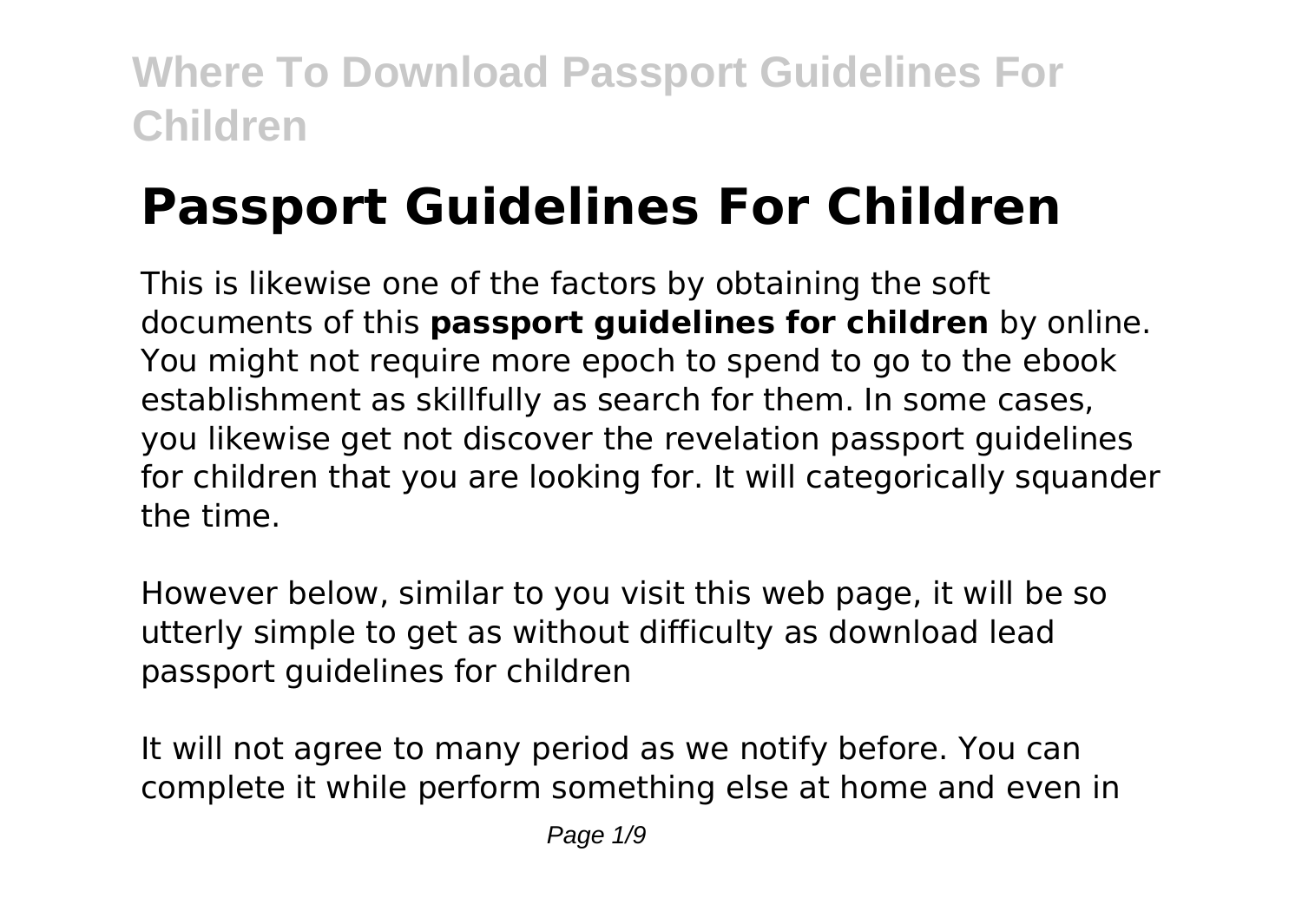your workplace. so easy! So, are you question? Just exercise just what we provide below as without difficulty as evaluation **passport guidelines for children** what you next to read!

Searching for a particular educational textbook or business book? BookBoon may have what you're looking for. The site offers more than 1,000 free e-books, it's easy to navigate and best of all, you don't have to register to download them.

#### **Passport Guidelines For Children**

Children Under 16 All children under age 16 must apply for a passport in person with two parents or guardians using Form DS-11. You cannot renew your child's passport. Passports for children under age 16 are only valid for 5 years.

#### **Children Under 16 - Travel**

The parent(s) or guardian(s) who are applying for the child's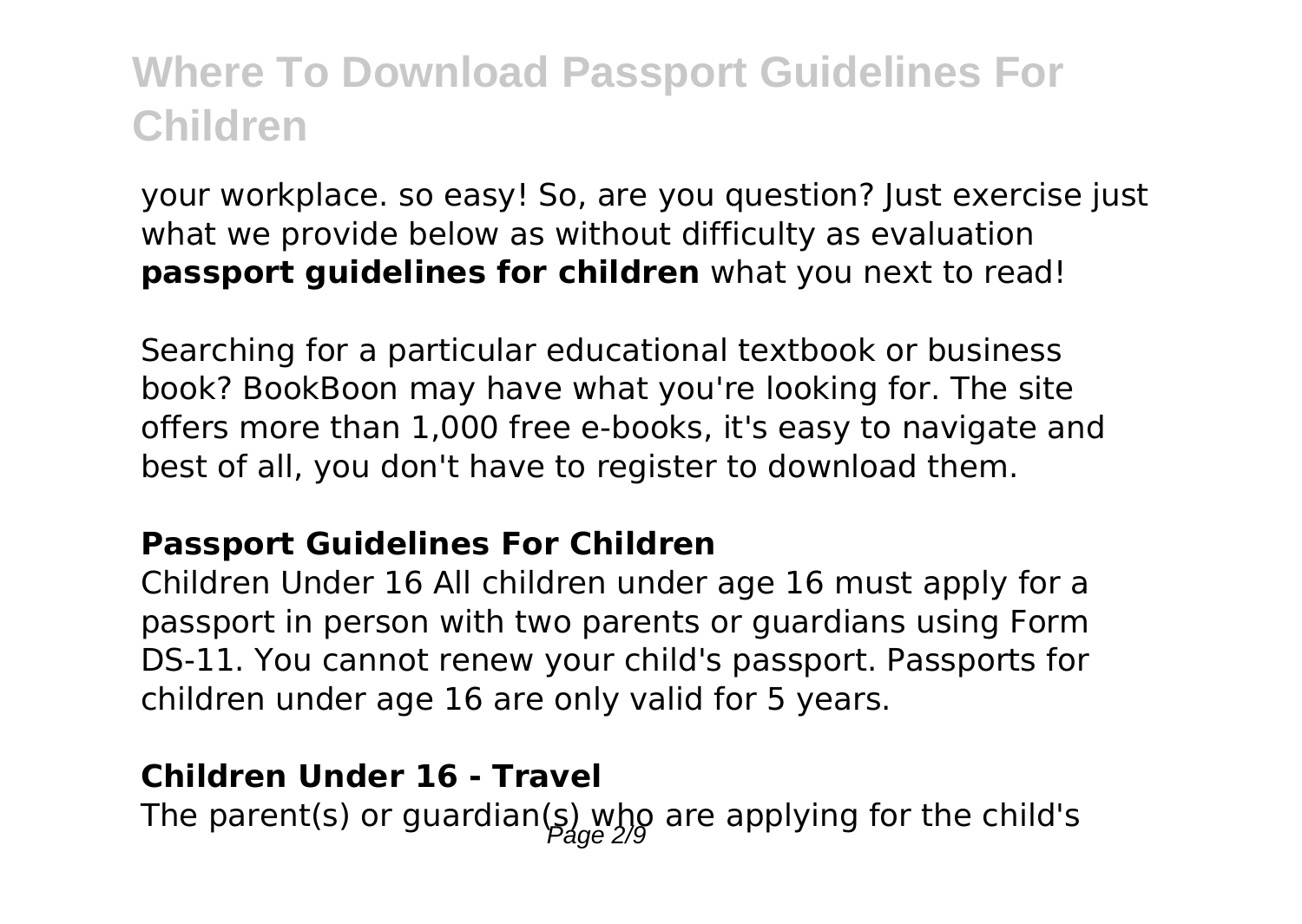passport must submit photo ID if the child does not have one. Acceptable identification document is an undamaged passport or valid driver's license. A photocopy of each identification document must be submitted as well. The copy must be on plain white paper that is  $8\frac{1}{2} \times 11$ " in size.

#### **Child Passport - How to Get a Passport for a Minor**

Applicants Age 16 and 17 Most applicants age 16-17 must apply in person using Form DS-11. If you are eligible to Renew a Passport by Mail, you can use Form DS-82. Passports for applicants 16 and older are valid for 10 years.

#### **Applicants Age 16 and 17 - Travel**

Passports for Minors Under the Age of 18 Children Must Apply for Passports in Person All children must apply or reapply for a U.S. passport in person at a... Protections for Children in Custody Disputes If you think your  $\mathsf{G}_{\mathsf{area}}^{\mathsf{hild}}$  has been abducted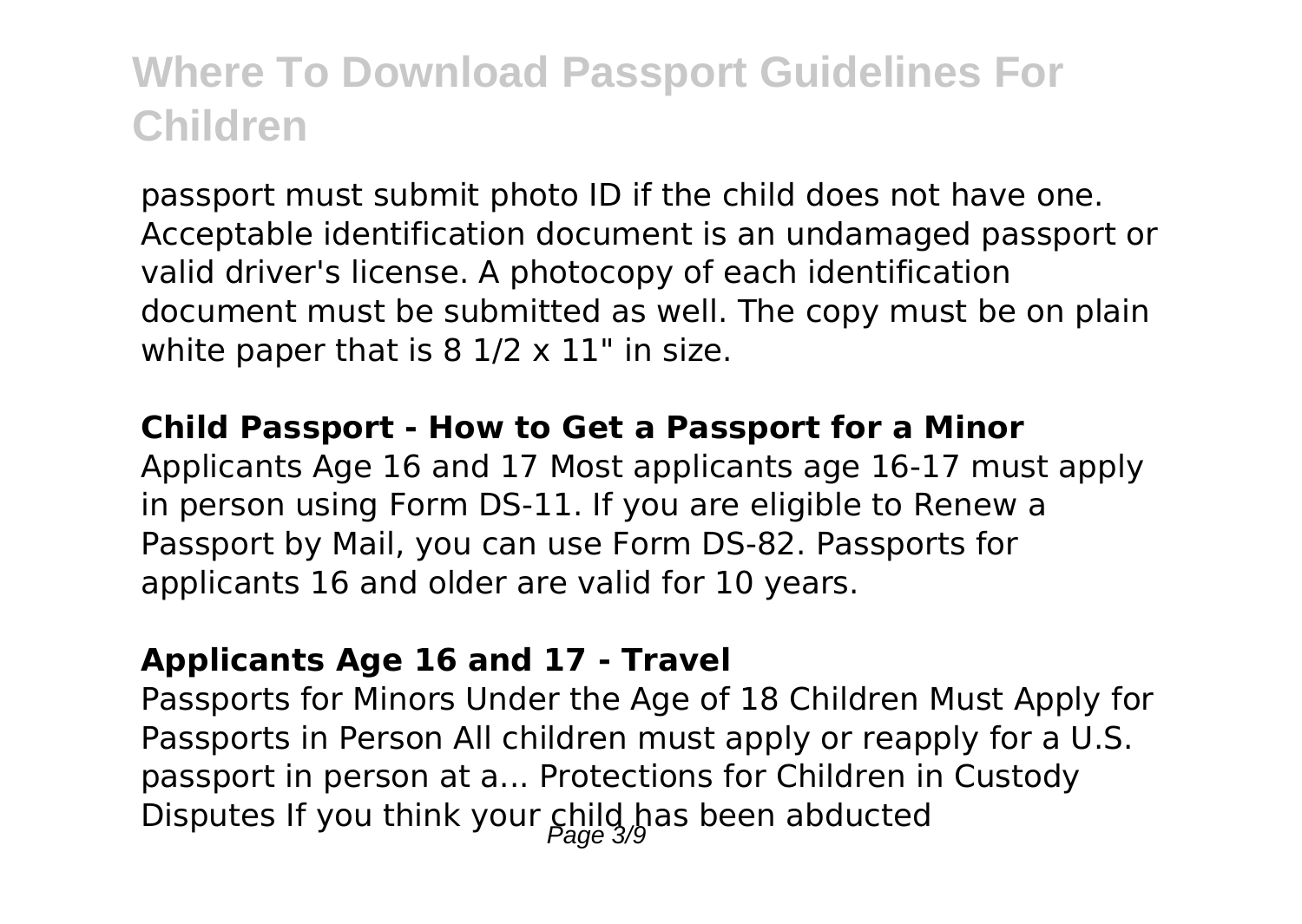internationally, call the...

### **Getting or Renewing a U.S. Passport | USAGov**

Carry your passport—do not pack it in your checked luggage. We recommend you make a copy of your passport and put it in a separate place as a safeguard in case it is lost or stolen. Traveling with Children. All children, including infants, must have their own passport or Trusted Traveler Program for U.S. entry.

### **Apply for a U.S. Passport | Homeland Security**

IF ONLY ONE PARENT APPEARS, YOU MUST ALSO SUBMIT ONE OF THE FOLLOWING: - Second parent's notarized written statement or DS-3053 (including the child's full name and date of birth) consenting to the passport issuance for the child.

### **FOR INFORMATION AND QUESTIONS travel.state.gov NPIC@state ...** Page 4/9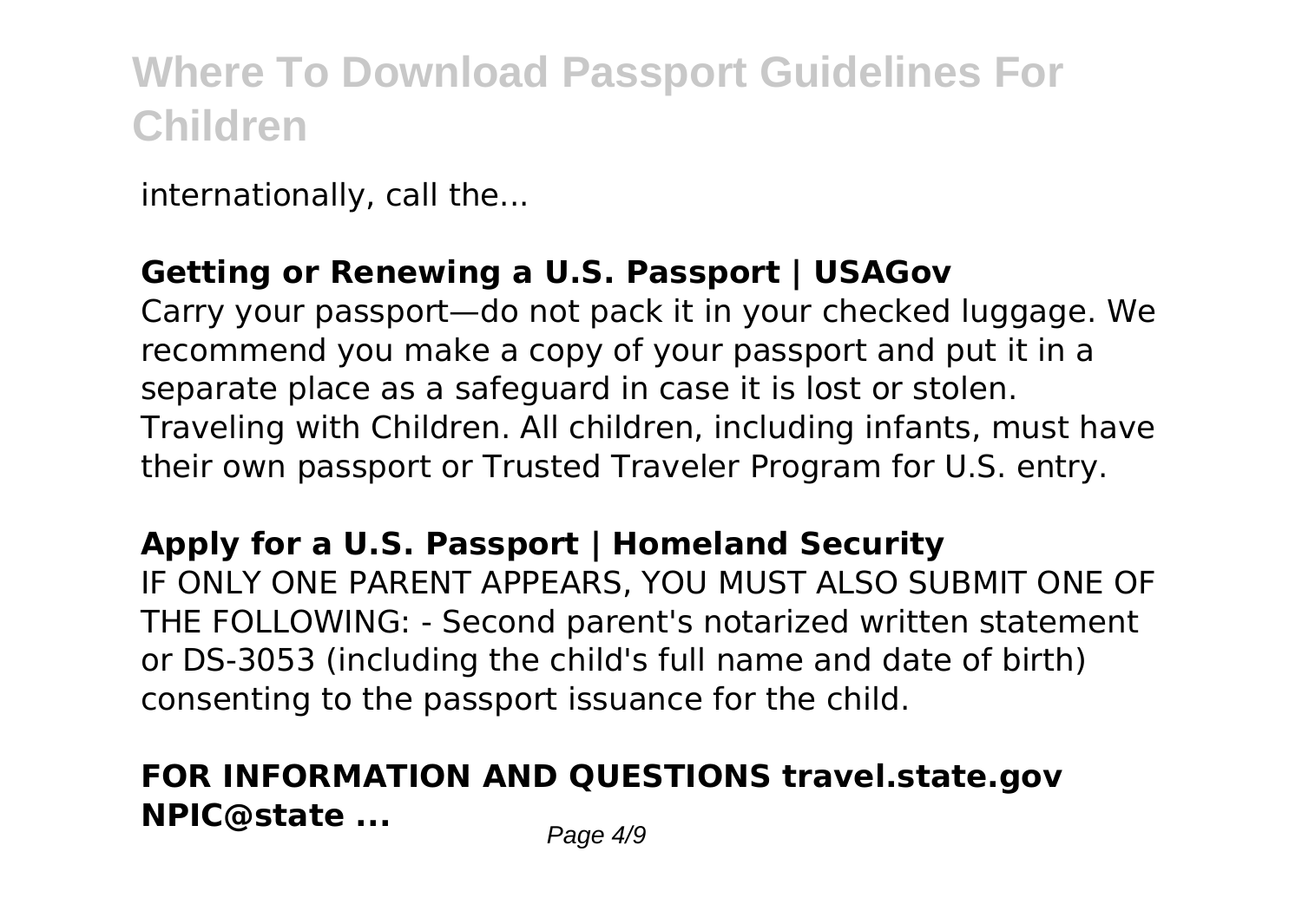Passport applications for children under 16 have special requirements. Both parents/guardians must authorize the issuance of a child's passport. The best way to give consent is for both parents/guardians to go with the child when applying. Children need evidence of citizenship.

#### **Passport Application & Passport Renewal | USPS**

Statement of Consent for Issuing a Passport to a Child (DS-3053) You should complete this form if one parent or guardian cannot go with the child to apply in person for the child's passport. The parent or guardian should submit this special form in addition to their child's application (DS-11). 3.

#### **Passport Forms - Travel**

You must provide one photo with your passport application. All our photo policies apply to both adults and children under age 16. We have a few exceptions to our photo policies for infants.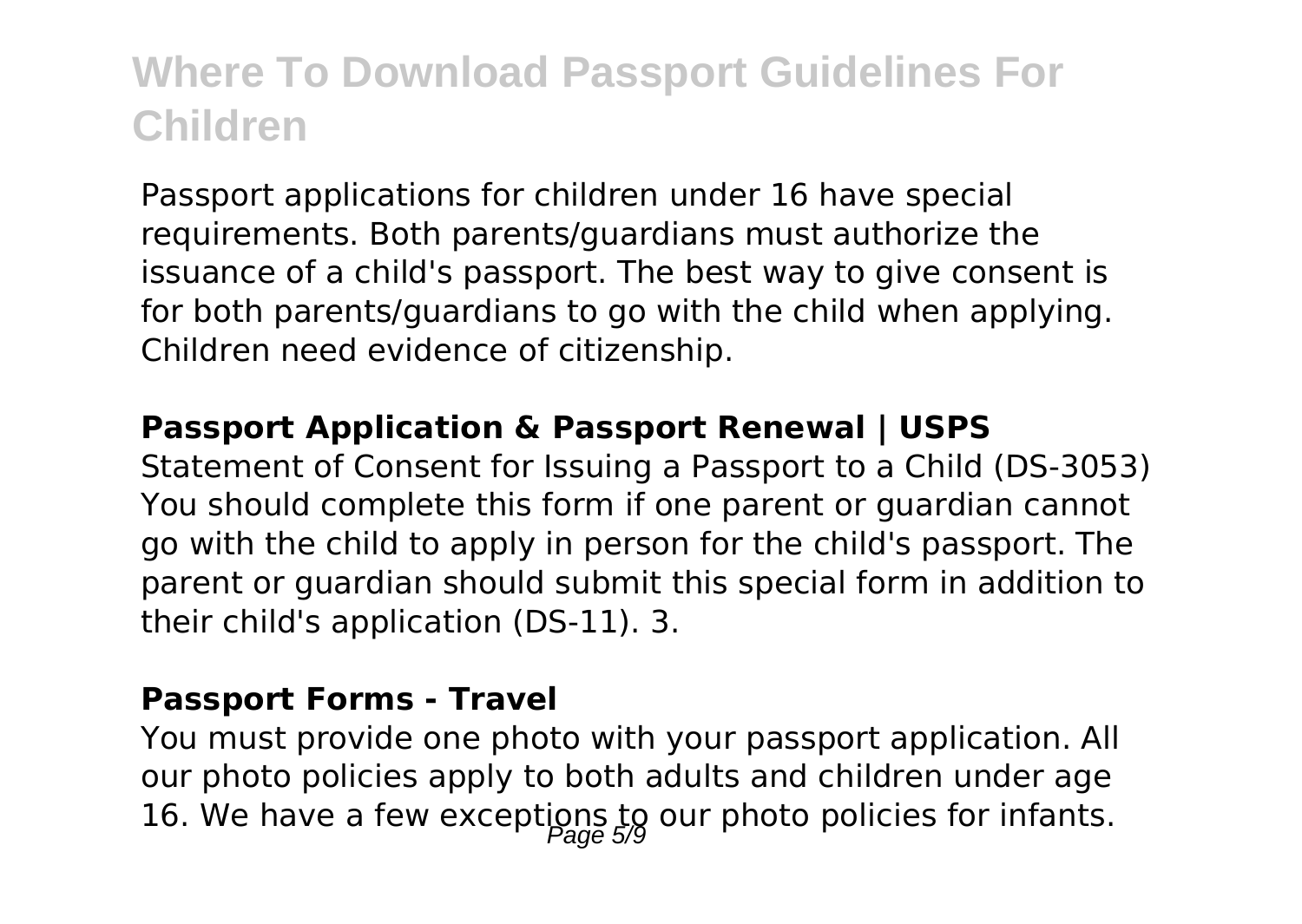### **U.S. Passport Photos**

September 28, 2020. You can now apply for routine service and expect to receive a passport in 10-12 weeks. You also have the option of paying an additional \$60 for expedited service to receive your passport in 4-6 weeks.

### **U.S. Passports**

These temporary changes support the on-going administration of the program for families and agencies while physical distancing requirements remain in place. The regular program terms and conditions set out in the Passport program guidelines will come back into effect upon notice provided by the Ministry of Children, Community and Social Services.

### **Ministry of Children, Community and Social Services** If the minor applicant has undergone the process of domestic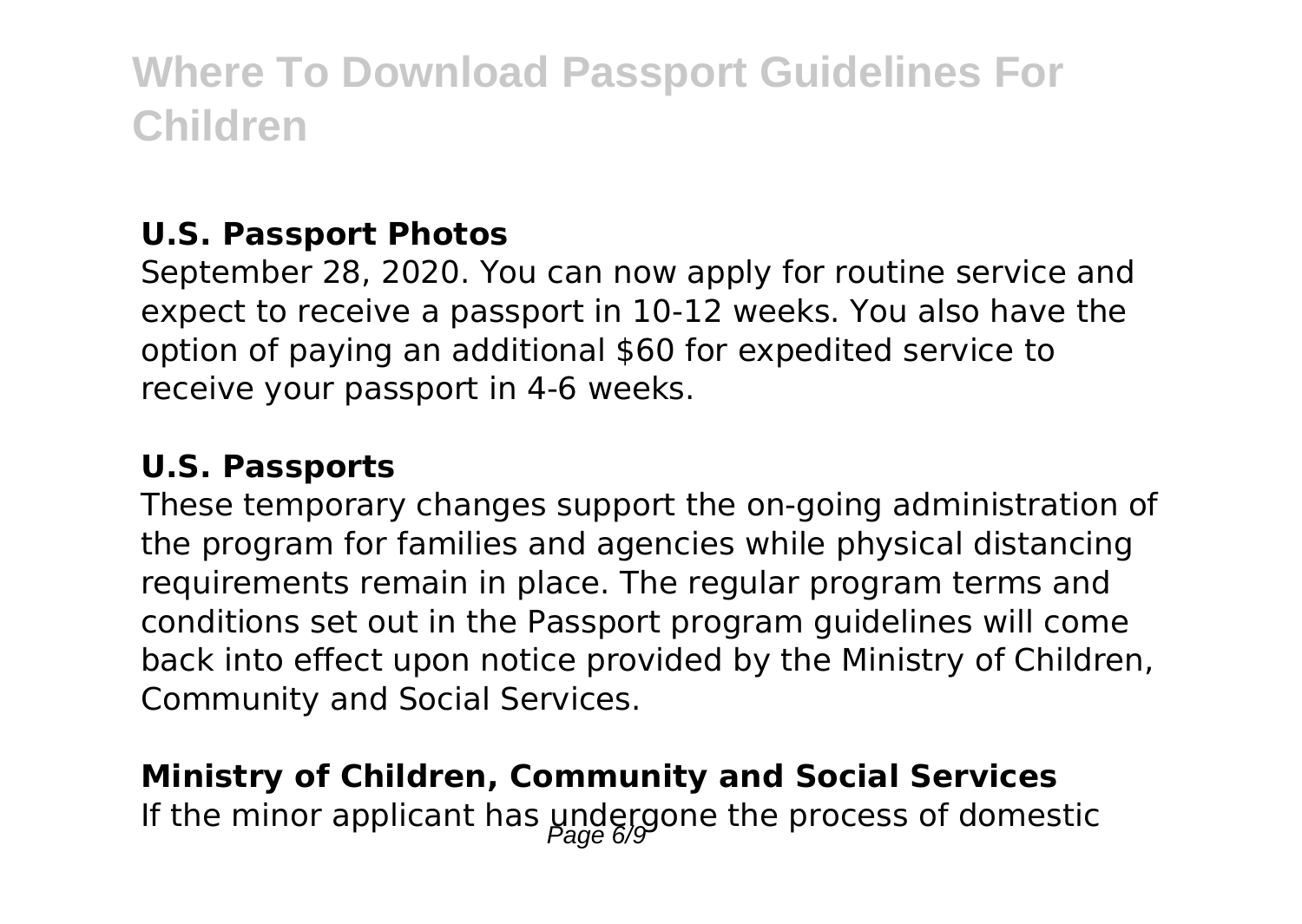adoption. Personal Appearance of minor applicant and adoptive parent/s. PSA Birth Certificate. Valid passport or valid government issued ID\* of adoptive parent/s ( click here for the List of Acceptable IDs for Passport Application) Court Decree of Adoption.

#### **Passport Requirements for Minor New Applicants**

You apply for a child passport if your child is under 16. It costs £49 to apply online and £58.50 to apply with a paper form from the Post Office. A child passport is valid for 5 years. There ...

### **Get a passport for your child - GOV.UK**

Do children have to sign their passports? Children aged 10 and over have to sign section 16 of the application form (section 18 if overseas), unless a medical condition prevents this. The signature goes in the passport. For children aged under 10, a signature is optional.  $_{Page\ 7/9}$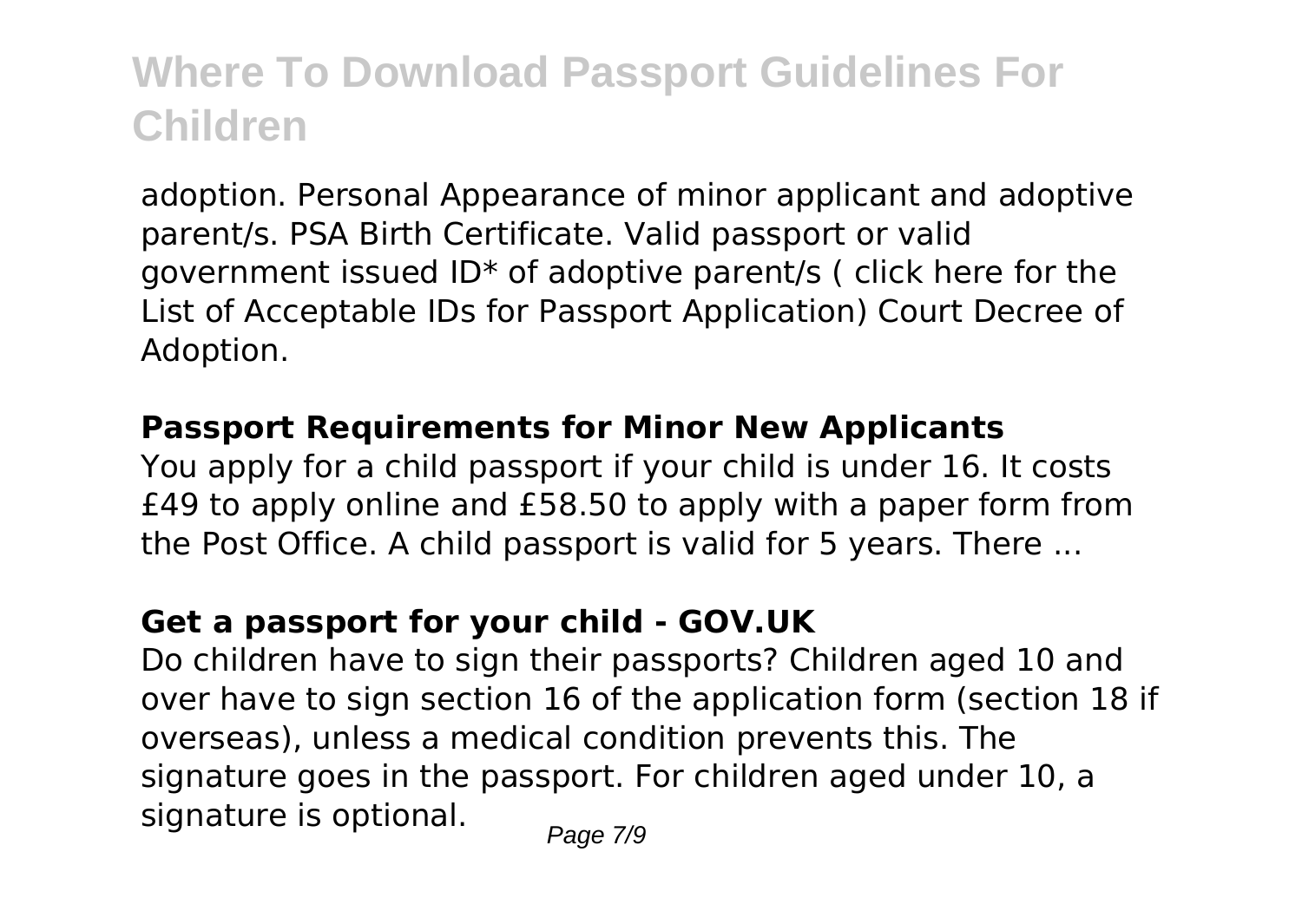# **Child passport general information | Australian Passport**

**...**

Check if all the data on the passport are correct before leaving the Consular Office. For applicants 13 years old and above, immediately affix the signature on the third page of the passport booklet upon receipt of the passport. For minors 12 years old and below, leave it blank.

### **Requirements - New Application - passport.gov.ph**

The only people who can apply for a child's passport are: 1 of the child's parents the parent who has custody of the child if the parents are separated or divorced all documents (including any divorce judgement) that refer to the custody of, mobility of, or access to the child

### How to apply for a child's passport - Canada.ca